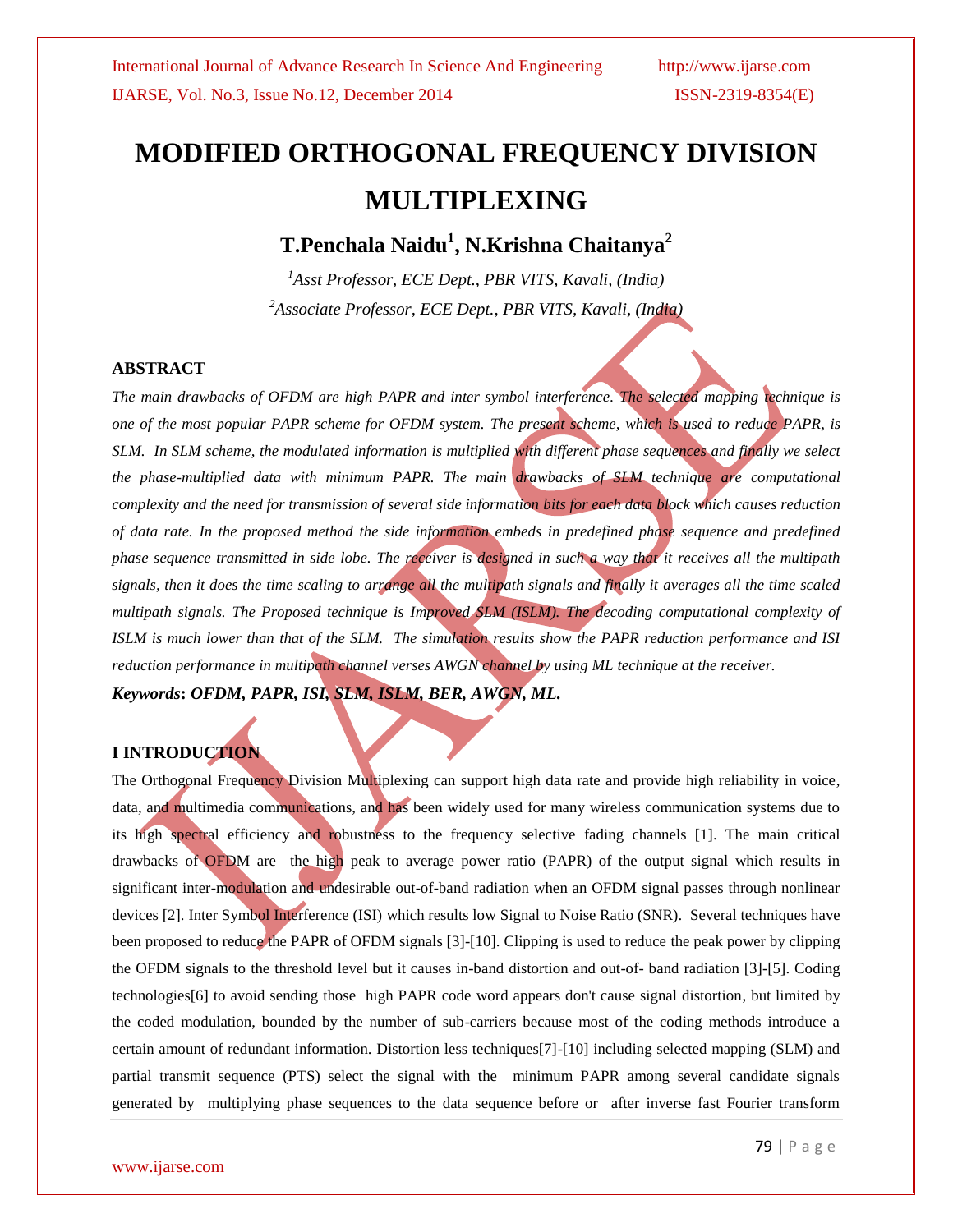(IFFT).The selected mapping (SLM) technique select the signal with the minimum PAPR among several candidate signals generated by multiplying phase sequences to the data sequence before or after inverse fast Fourier transform (IFFT). The selected mapping (SLM) doesn't cause in-band distortion and out-of-band-radiation. The main drawbacks of this method are high computational complexity and extra information sent to the receiver reducing the spectral efficiency. To avoid the information rate loss caused by the transmission of extra information a new technique is employed. The new technique is Improved Selected Mapping (ISLM). In the proposed method the side information embeds in predefined phase sequence and predefined phase sequence transmitted in side lobe. The receiver is designed in such a way that it receives all the multipath signals, then it does the time scaling to arrange all the multipath signals and finally it averages all the time scaled multipath signals. In this paper we propose a performance of improved SLM method under multipath channel in OFDM System.

# **II OFDM AND PAPR OF OFDM & SLM**

### *a. OFDM Signal:*

In an OFDM system, the transmitted signal in time domain is

$$
x_n = \frac{1}{\sqrt{N}} \sum_{k=0}^{N-1} X_k e^{j2x}
$$

Where N is the number of sub-carriers, and  $X = \{x_k\}$  (k=0, N-1) is the input modulated data symbols.

### *b. The PAPR of OFDM&SLM:*

The PAPR of OFDM signal  $x_n$  is defined as

PAPR=  $10\log_{10} \frac{\max{\{|\text{xn}|^2\}}}{E\|\text{xn}|^2}$  (dB) (2)

Where E[.] represents the expectation.

In the SLM scheme, to generates U different phase sequences of length N

$$
p^{(u)} = [p_0^{(u)}, p_1^{(u)}, \dots, p_{N-1}^{(u)}]
$$
 (3)

 $(1)$ 

Where  $(u=1,2,\ldots, U)$ ,  $p_i^{(u)} = \exp(j\varphi_i^{(u)})$ . The first phase sequences are usually the all-1 sequences. Then, the alternative symbols sequences generated.

$$
X^{(u)} = cX \cdot p^{(u)} = [x_0 p_0^{(u)}, x_1 p_1^{(u)}, \dots, x_{N-1} p_{N-1}^{(u)}]
$$
(4)

After U alternative symbol sequences are transformed by IFFT, Correspondingly U different output sequence obtain

$$
x^{(u)} = IFFT(X^u) = [x_0^{(u)}, x_1^{(u)}, \dots \dots \dots x_{N-1}^{(u)}]
$$
 (5)

 $x^{(u^*)}$  with the smallest PAPR is selected for transmission:

$$
x^{(u^*)} = \arg \left[ 10 \log \frac{\max\{|x_n|^2\}}{E\{|x_n|^2\}} \right] \tag{6}
$$

If we assume that the output sequences (5) are mutually independent, the complementary cumulative distribution function (CCDF) of PAPR for the SLM scheme can be given as

$$
pr(PAPR(x^{(u)}) > PAPR_0) = (1 - (1 - e^{-PAPR_0}))
$$
 (7)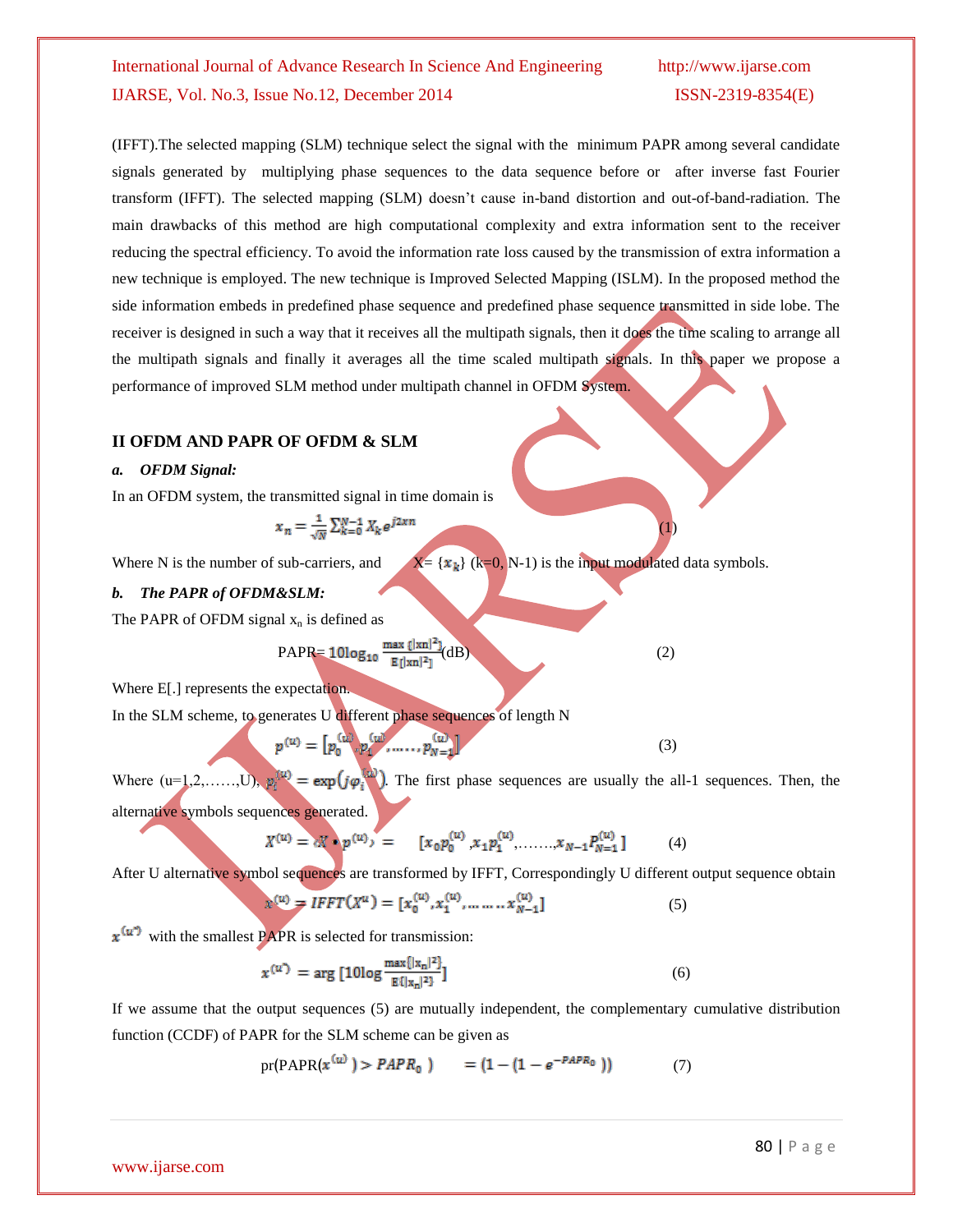It is shown that the alternative OFDM signal sequences are asymptotically mutually independent if the phases of symbols in each phase sequence are independent and identically distributed with zero expectation value, and the SLM scheme satisfying this condition can have the optimal PAPR reduction performance.

## **III IMPROVED SLM**

As described above, the alternative symbol sequences (4) are generated,  $x^{(u)}$  is divided by a certain partitioning scheme into L disjoint sub-sequences  $[X_1^u, X_2^u, \dots, \dots, X_L^u]$ ,

$$
X_v^u = [X_{\frac{N(v-1)}{L}} P_{\frac{N(v-1)}{L}}, X_{\frac{N(V-1)}{L}+1} P_{\frac{N(V-1)}{L}+1}, X_{\frac{NV}{L}-1} P_{\frac{NV}{L}-1}]
$$
(8)

V=[1,2,…….,L].Then, every data block multiplied by the different predefined phase sequence

$$
W_u = [w_1^u, w_2^u, \dots \dots \dots, w_L^u] w_v^u \in (0,1)
$$

Now 
$$
x^{(u)} = [x_1^u e^{j\theta w_1^u}, x_2^u e^{j\theta w_2^u}, \dots, x_D^u e^{j\theta w_L^u}] \quad (10)
$$

(9)

The side information embedded in different predefined phase sequence  $D_u$  showed in figure 4. Respectively for fast inverse Fourier transform

$$
x^{(u)} = \text{IFFT}(x^{(u)}) = \sum_{v=1}^{v} IFFT(x_v^u),
$$

We can get  $x_k^{(u)} = \frac{1}{\sqrt{n}} \sum_{k=0}^{N=1} x_k e^{j^2 x n}$ . The candidate with the lowest PAPR is chosen by exhaustive search of the candidates for transmission,  $x^{(U)} = \arg \min(10 \log \frac{\max \{|x_n|^2\}}{\epsilon \sqrt{|x_n|^2}})$ 

After the IFFT demodulation at the receiver, the received symbol

where 
$$
G_n
$$
 is the frequency response of the channel at the n-th sub-carrier and N is an additive white complex Gaussian noise (AWGN) sample at the n-th sub-carrier.

 $G_n X^{(u')} + N$  (11)

Without the side information  $(u<sup>o</sup>)$ , the optimal ML decoder computes the decision metric for decoding the received symbol sequence R. the optimal metric of the ML decoder is given as Expression:

$$
D_{v \to w_k^u} = \sum_{n = (v-1)\frac{N}{L}}^{N-1} \min |R_n^{(u^*)} e^{-j\theta w_v^u} - G_n X_n^{*}|^2
$$
 (12)

Where  $v=[1,2,...,L]w_v^u \in (0,1), x_v^v$  is a constellation point of  $s_0$ .

After the calculation, the ML decoder may calculate and de rotate the alternative symbol sequence by a decision metric and finally decides an input symbol sequence, the decision metric being given as

$$
D_{u^*} = min_{w_v^u} \sum_{v=1}^{L} D_{v,w_v^u}
$$
\n<sup>(13)</sup>

With this configuration, the invention provides a novel ISLM with low decoding complexity. As compared with a conventional method, detection failure of side information can be decreased.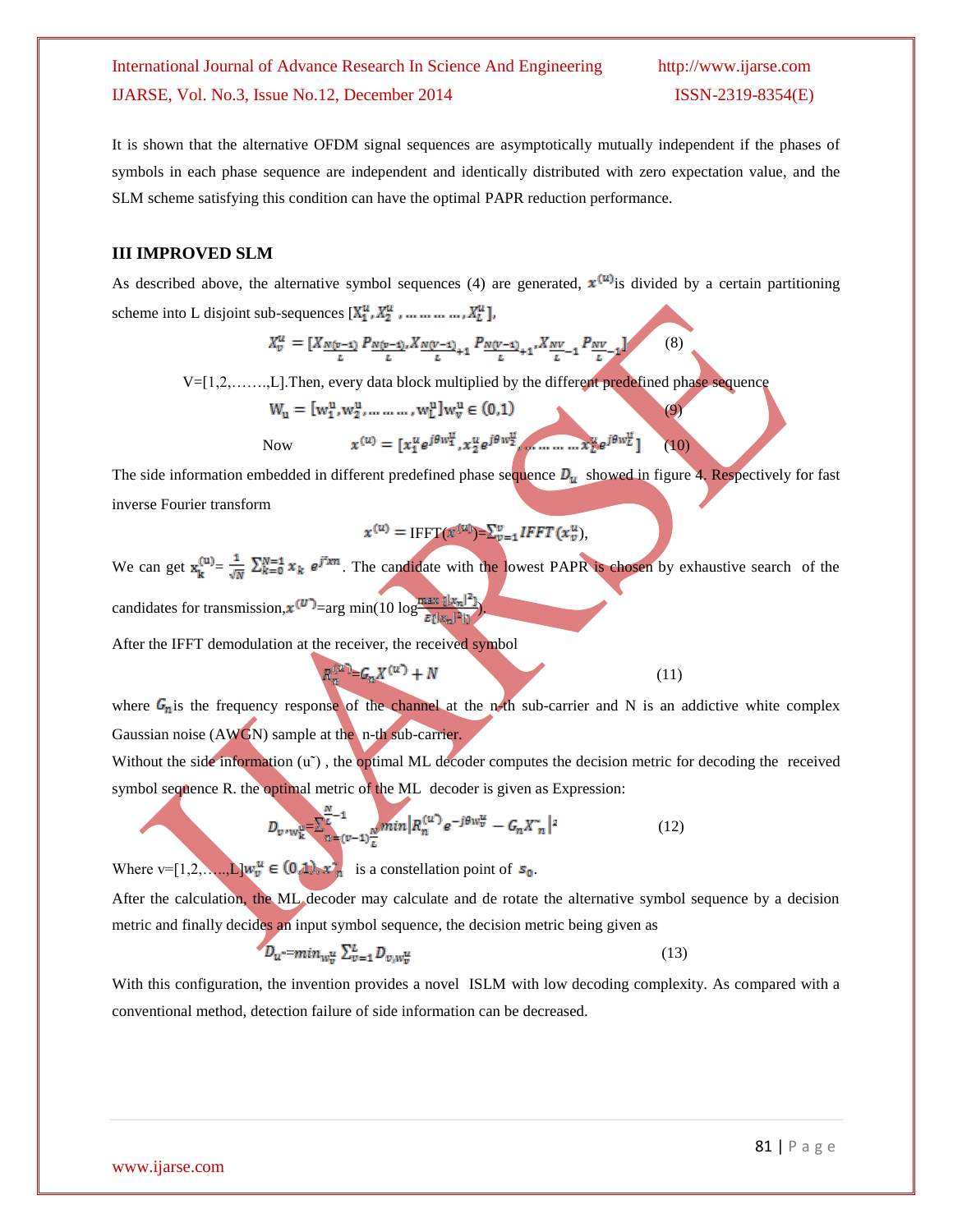

Gaussian channel as the ideal channel, the channel impulse response is set to 1 ( $G_n = 1$ ). Under multipath channel, the channel impulse response is obtained by the channel estimation. In TD-LTE system, a frame which starts with a preamble is formed by several OFDM symbols. In this paper the PAPR reduction is not performed on the preamble, because we assume that the PAPR of preamble is sufficiently low. So the channel response could be estimated during the preamble period and be used at the next OFDM symbol if we choose the channel which is changed slowly. The channel response of subsequent OFDM symbols could be obtained by using the iteration method.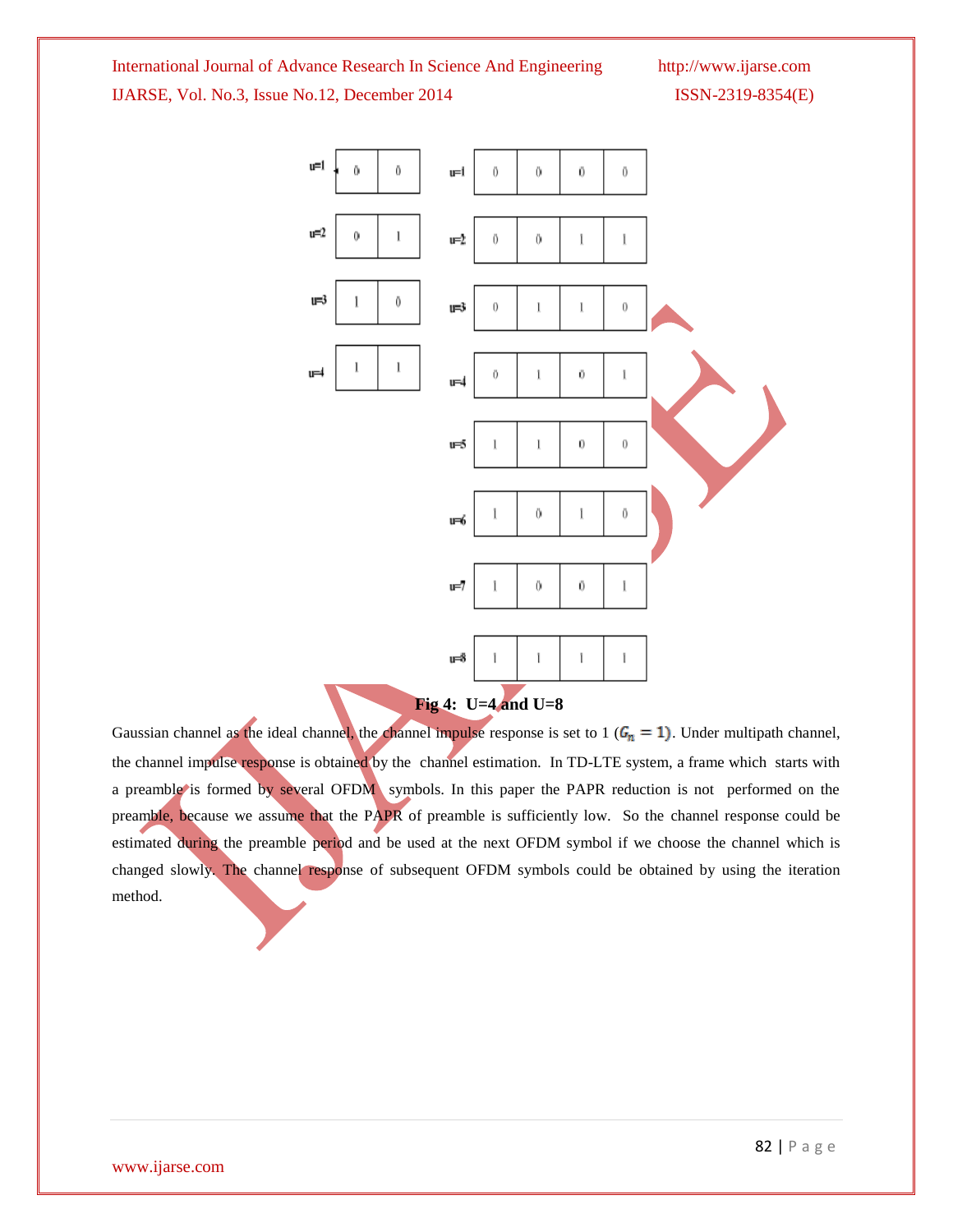

www.ijarse.com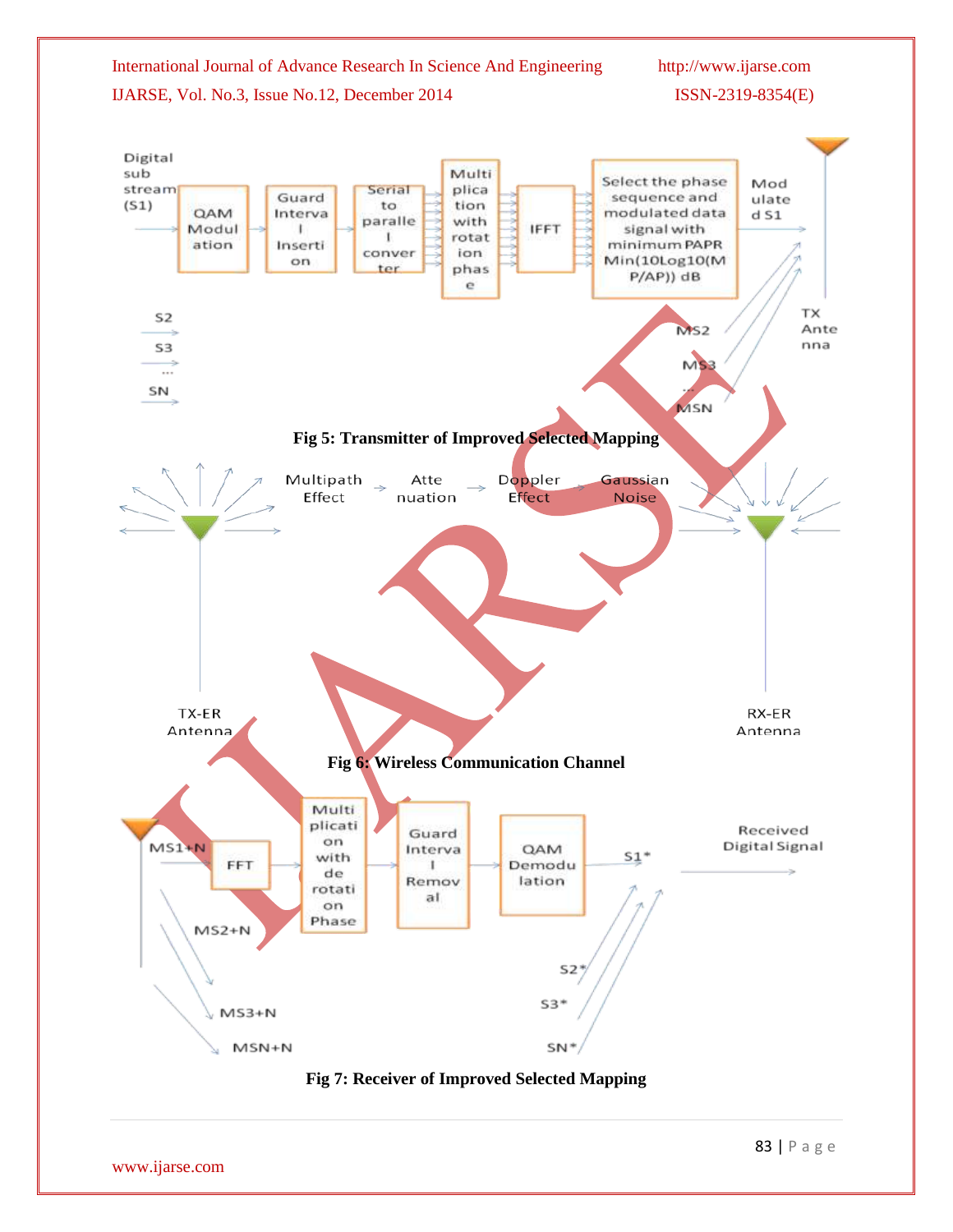# **IV RESULTS AND DISCUSSIONS**

In this section the results obtained through the simulations are brought. The results are given here in terms of PAPR-CCDF and SNR-BER criteria for SLM and ISLM with U =8(U stands for the number of reuse of original sequences in the SLM algorithm). Constellation is chosen to be QAM with 128 sub-carriers per symbol. For the SLM, the first group of phase sequence is created using  $\{+1,-1+j,-j\}$ . The following sub-block phase sequence shown in Figure 4. In the following the performance of the system for both conventional SLM and ISLM under AWGN channel compared to multipath fading channel are examined.



**Fig 9: PAPR-CCDF of improved SLM and Original OFDM signal**

www.ijarse.com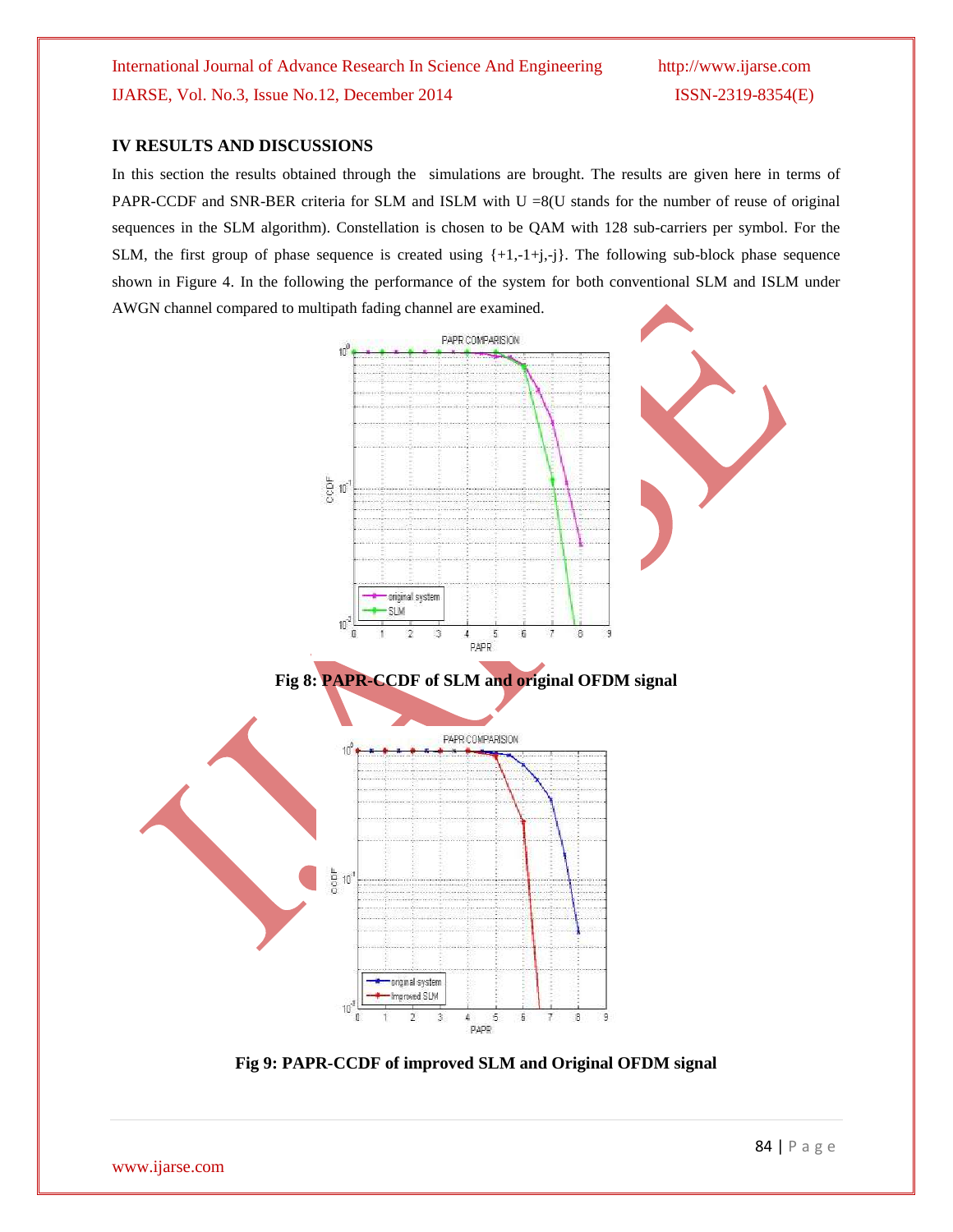

**Fig 10:- SNR-BER of improved BSLM under AWGN channel and multipath channel**

## **V CONCLUSIONS**

The improved ISLM which further reduces the PAPR of the OFDM system further has presented. Both the transmitter and receiver have the predefined sub-block phase sequences. In view of the conventional ISLM, the computational complexity of decoding reduces exponentially. By inserting pilot channel estimation, this method of transmission the multipath channel does not cause serious BER. Under the higher SNR, BER is almost the same level in the Gaussian channel.

# **REFERENCES**

- [1] Y. Wu and W.Y. Zou "Orthogonal frequency division multiplexing: a multi-carrier modulation scheme" *IEEE Trans. on Consumer Electronics,* vol. 41, no. 3, pp. 392-399, Aug. 1995.
- [2] A. Conti, D. Dardari and V. Tralli "On the performance of CDMA systems with nonlinear amplifier and AWGN" *Proc. of 6th IEEE International Symp. on Spread Spectrum Techniques and Applications*,vol. 1, New Jersey, USA, pp. 197-202., Sep. 2000.
- [3] A. E. Jones, T. A. Wilkinson, and S. K. Barton, "Block coding scheme For reduction of peak to mean envelope power ratio of multicarrier trans- mission scheme," *IEE Electron. Lett*., vol. 30, no. 25, pp. 2098–2099, Dec. 1994.
- [4] R.W.Bauml , R.F.H.Fischer, and J. B.Huber,"Reducingthepeak-to- average power ratio of multicarrier modulation by selected mapping," *IEE Electron. Lett*., vol. 32, no. 22, pp. 2056–2057, Oct. 1996.